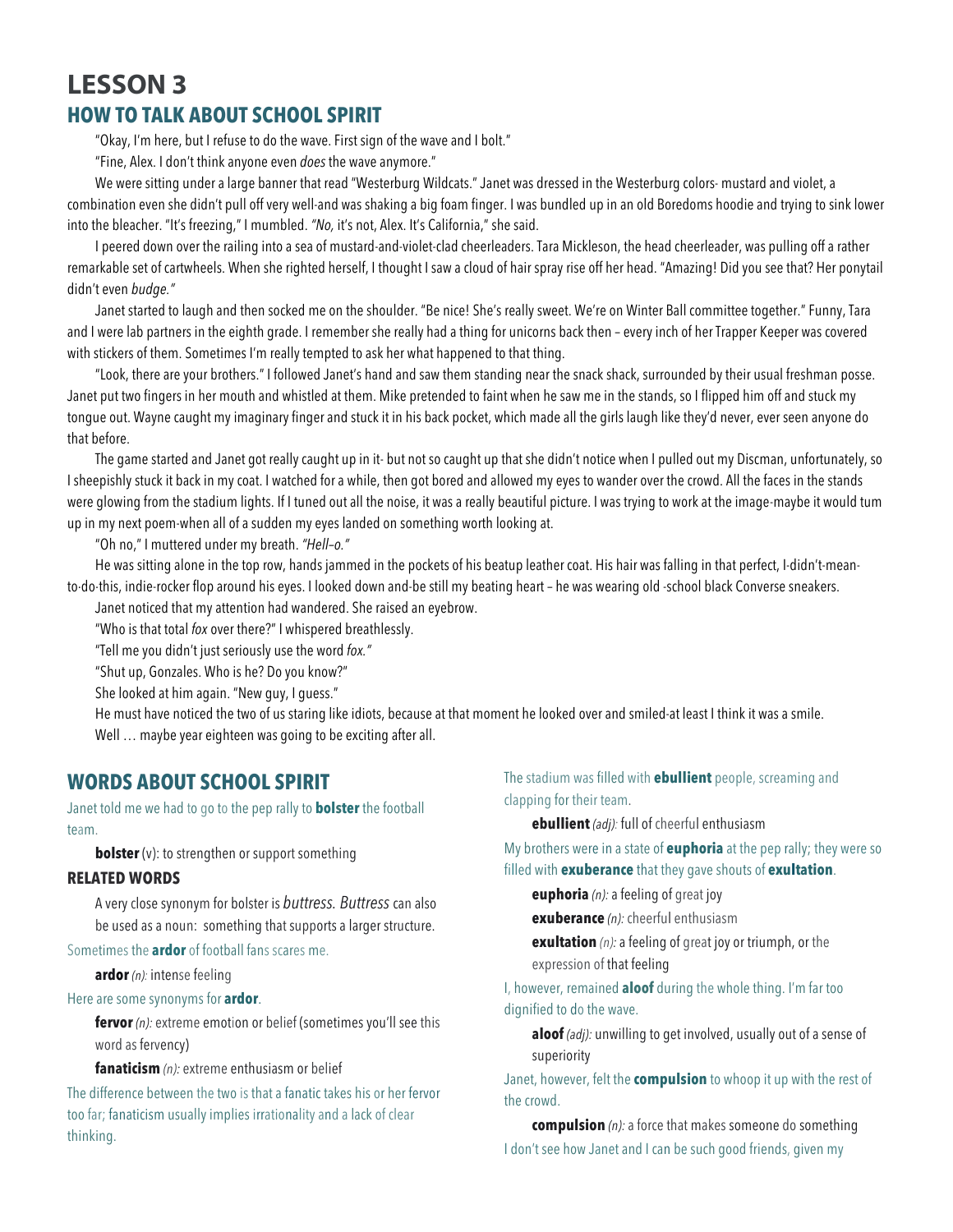### **aversion** to school spirit events.

**aversion** *(n):* strong feeling of dislike

I can't get into all this **frivolity** – really, I have better things to do than yell for a dumb football game.

**frivolity** *(n):* silly or trivial behavior

I will admit, though-I do like the feeling of **camaraderie** at these things.

**camaraderie** *(n):* a feeling of closeness among a particular group of people

I like the way it makes our school feel **cohesive**.

### **cohesive** *(adj):* sticking together

My brothers got mad at me for **fraternizing** with someone from the other team, even though I've known him forever from band camp.

**fraternize** *(v):* to socialize with other people-especially people with whom you shouldn't be friends

I'm not sure what these pep rallies are supposed to **nurture**camaraderie among your classmates, or fanatic hatred for the opposing team.

**nurture** *(v):* to encourage something to grow

## **WORDS ABOUT CHEERLEADERS**

One of cheerleaders wears this little Hello Kitty headband that I find really **cloying**.

**cloying** *(adj):* sickeningly sweet

Cheerleaders have to be incredibly friendly and **effervescent** – it all seems awfully tiring.

**effervescent** *(adj):* lively, bubbly

### **RELATED WORDS**

A synonym for *effervescent* is **vivacious** *(adj):* lively, highspirited.

Most cheerleaders are really **gregarious**; it's rare to meet a shy cheerleader.

**gregarious** *(adj):* friendly, sociable, talkative

### If you are too loquacious, you might be garrulous.

**loquacious** *(adj):* friendly, sociable, talkative (a synonym for *gregarious)*

**garrulous** *(adj):* excessively talkative

Listening to cheerleaders **prattle** on about the game was giving me a headache.

**prattle** (v): to talk in a silly, childish way

Prattle can also tie used as a noun: The cheerleaders' constant prattle drove me bonkers.

From way up in the bleachers, the cheerleading squad looked quite **homogenous**: They all had on matching uniforms, and they even had matching hairdos and sneakers.

**homogenous** *(ad!):* being similar in nature (the prefix *homo*  means "alike" or "the same")

The cheerleaders' **conformity** scared me a little. I wonder if they

move, talk, and dress the same way off the field too ....

**conformity** *(n):* behavior that completely complies with accepted standards.

The word has a definite negative connotation-it implies dullness and unthinking behavior.

The **incessant**, repetitive cheers were beginning to grind on my nerves.

#### **incessant** *(ad!):* nonstop

The loudspeaker was **stridently** broadcasting the cheers across the whole neighborhood.

**strident** *(ad!):* loud, harsh in tone

The head cheerleader is in math with me. It's amazing that a gin who's so vivacious on the field can be so **vapid** in class.

**vapid** *(ad!):* dull, lacking interest

I think all that jumping and squealing is really pretty **inane**.

**Inane** *(adj):* senseless, unimportant

Some synonyms for *inane* are **vacuous** *(adj):* lacking intelligence or content and **fatuous** *(adj):* unintelligent and unaware.

I should probably stop **vilifying** cheerleaders. After all, they're actually *doing* something with their time, right?

**vilify**  $(v)$ : to say abusive things about someone else

I should just keep all these nasty, **derisive** comments to myself.

**derisive** *(adj):* showing contempt

# **WORDS ABOUT THE ATHLETES AND COMPETITION**

The football players were quick and **adroit**. There's no way I could ever handle a ball like that.

**adroit** *(adj):* quick and skillful, either physically or mentally

**RELATED WORDS**

Two synonyms for *adroit* are **dexterous** *(adj)* and **agile** *(adj).* Some of the bigger athletes moved **ponderously** across the field, weighed down by all their padding.

**ponderously** *(adv):* in a lumbering, slow, and heavy manner Despite his **prodigious** bulk, however, the biggest guy on the field was quite agile.

**prodigious** *(adj):* great in amount or size

Personally, I prefer brains over **brawn** in a guy.

**brawn** *(n):* physical strength

Each of the athletes has such a great **physique**. Hmm, maybe I should start jogging again.

**physique** *(n):* the shape and size of someone's body One of the quarterbacks was a total **novice**: He was so nervous, I was afraid he was going to throw up in his helmet.

**novice** *(n):* someone who is new at something Tonight we were playing our greatest **adversary**, Monte Vista High